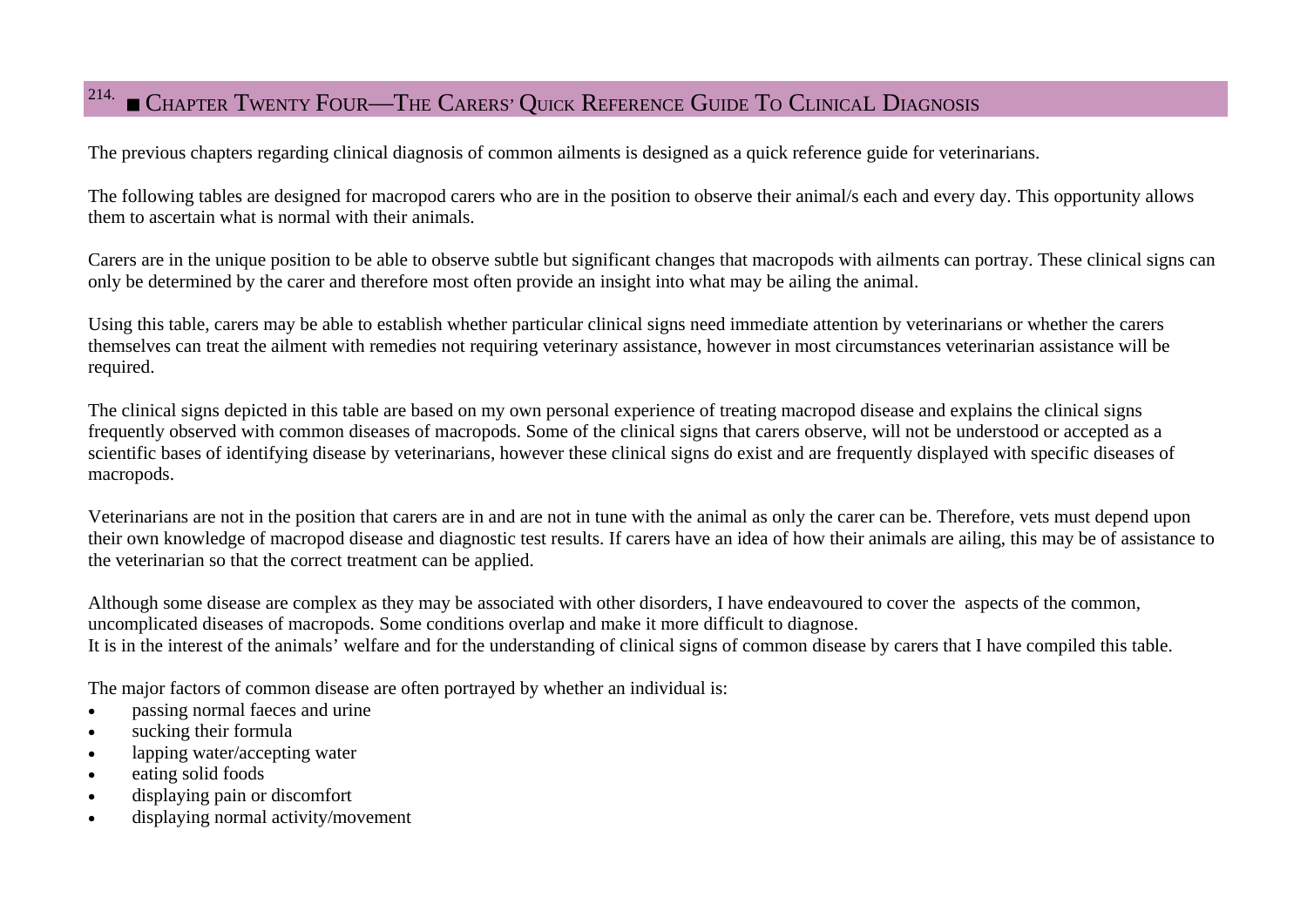|                                                                 | 215 Chapter Twenty Four CLINICAL DIAGNOSIS FOR CARERS—THROUGH A PROCESS OF ELIMINATION |                                |                                  |                                                     |                                                                                                                                                                                                                                                                                                                                                                                                                       |                                                                                                                                                                                                                |                                                          |  |  |  |  |  |
|-----------------------------------------------------------------|----------------------------------------------------------------------------------------|--------------------------------|----------------------------------|-----------------------------------------------------|-----------------------------------------------------------------------------------------------------------------------------------------------------------------------------------------------------------------------------------------------------------------------------------------------------------------------------------------------------------------------------------------------------------------------|----------------------------------------------------------------------------------------------------------------------------------------------------------------------------------------------------------------|----------------------------------------------------------|--|--|--|--|--|
| <b>FAECES</b><br><b>CONSISTENCY</b>                             | <b>URINE</b><br><b>OUTPUT</b>                                                          | <b>EATING</b><br><b>SOLIDS</b> | <b>SUCKING</b><br><b>FORMULA</b> | <b>SUCKING OR</b><br><b>LAPPING</b><br><b>WATER</b> | <b>TYPICAL CLINICAL SIGNS OBSERVED</b>                                                                                                                                                                                                                                                                                                                                                                                | <b>OTHER POINTS TO NOTE</b>                                                                                                                                                                                    | <b>PROBABLE</b><br><b>DIAGNOSIS</b>                      |  |  |  |  |  |
| normal                                                          | normal                                                                                 | yes<br>$($ if<br>furred)       | $\mathbf{n}\mathbf{o}$           | yes/lapping<br>(if furred)                          | an unfurred joey will not suck its formula<br>$\bullet$<br>an older joey will lap water but not suck the<br>$\bullet$<br>formula<br>abnormal respiratory sounds, initially only<br>$\bullet$<br>audible through stethoscope but in advanced<br>stages can be heard without stethoscope<br>increased respiratory rate<br>$\bullet$<br>laboured breathing<br>$\bullet$<br>open mouth breathing when severe<br>$\bullet$ | pneumonia is often a<br>$\bullet$<br>secondary condition<br>which regularly causes<br>death before the primary<br>condition reaches this<br>stage of severity<br>very common in<br>$\bullet$<br>orphaned joeys | <b>RESPIRATORY</b><br><b>DISEASE-</b><br>e.g. PNEUMONIA  |  |  |  |  |  |
| may be loose<br>due to loss of<br>control of bowel<br>functions | little to<br>none                                                                      | no                             | $\mathbf{n}$                     | no                                                  | cold extremities (toes, ears, limbs)<br>$\bullet$<br>pale/ white gums<br>decreased body temperature<br>$\bullet$<br>very weak, lethargic<br>$\bullet$<br>reduced response to stimuli as condition<br>$\bullet$<br>advances                                                                                                                                                                                            | joey's system goes into<br>$\bullet$<br>shock<br>symptoms may be<br>$\bullet$<br>associated with<br>underlying disease                                                                                         | <b>HYPOTHERMIA</b><br>(Chilling of the body)             |  |  |  |  |  |
| pale coloured<br>and bubbly<br>diarrhoea                        | normal                                                                                 | yes                            | yes                              | yes                                                 | very pale coloured, runny diarrhoea<br>$\bullet$<br>diarrhoea is often full of bubbles of air<br>$\bullet$<br>diarrhoea smells sweet/sour/fishy<br>$\bullet$<br>irritated and itchy cloaca<br>$\bullet$<br>cloaca may be inflamed                                                                                                                                                                                     | may be seen during the<br>$\bullet$<br>first week of orphaning<br>may be associated with<br>$\bullet$<br>oral antibiotic treatment<br>may be observed during<br>$\bullet$<br>the teething stage                | <b>INTESTINAL</b><br><b>THRUSH</b><br>(CANDIDIASIS)      |  |  |  |  |  |
| may be loose<br>due to lost<br>control of bowel<br>functions    | little to<br>none                                                                      | yes if<br>offered              | yes if<br>offered                | yes if furred                                       | joey seems fine at night but found dead in<br>$\bullet$<br>the morning—not fed during the night<br>when symptoms are observed prior to death<br>$\bullet$<br>the joey is lethargic,<br>seizures occur prior to death<br>$\bullet$                                                                                                                                                                                     | $\bullet$<br>the golden rule of 'a<br>little often' needs to be<br>applied to joeys reliant<br>on formula<br>developed joeys require<br>$\bullet$<br>solid foods during the<br>night                           | <b>HYPOGLYCAEMIA</b><br>(reduced blood sugar)            |  |  |  |  |  |
| none                                                            | none                                                                                   | not able<br>to                 | not able to                      | not able to                                         | rapid heart rate<br>$\bullet$<br>increased body temperature<br>$\bullet$<br>excessive salivation<br>$\bullet$<br>eventual collapse<br>$\bullet$<br>coma, death                                                                                                                                                                                                                                                        | <b>overheating</b> is usually<br>$\bullet$<br>associated with:<br>1. fright/flight response e.g.<br>capture myopathy<br>2. acute disease/snakebite<br>3. management-overheating                                | <b>HYPERTHERMIA</b><br>(Overheating)<br><b>SNAKEBITE</b> |  |  |  |  |  |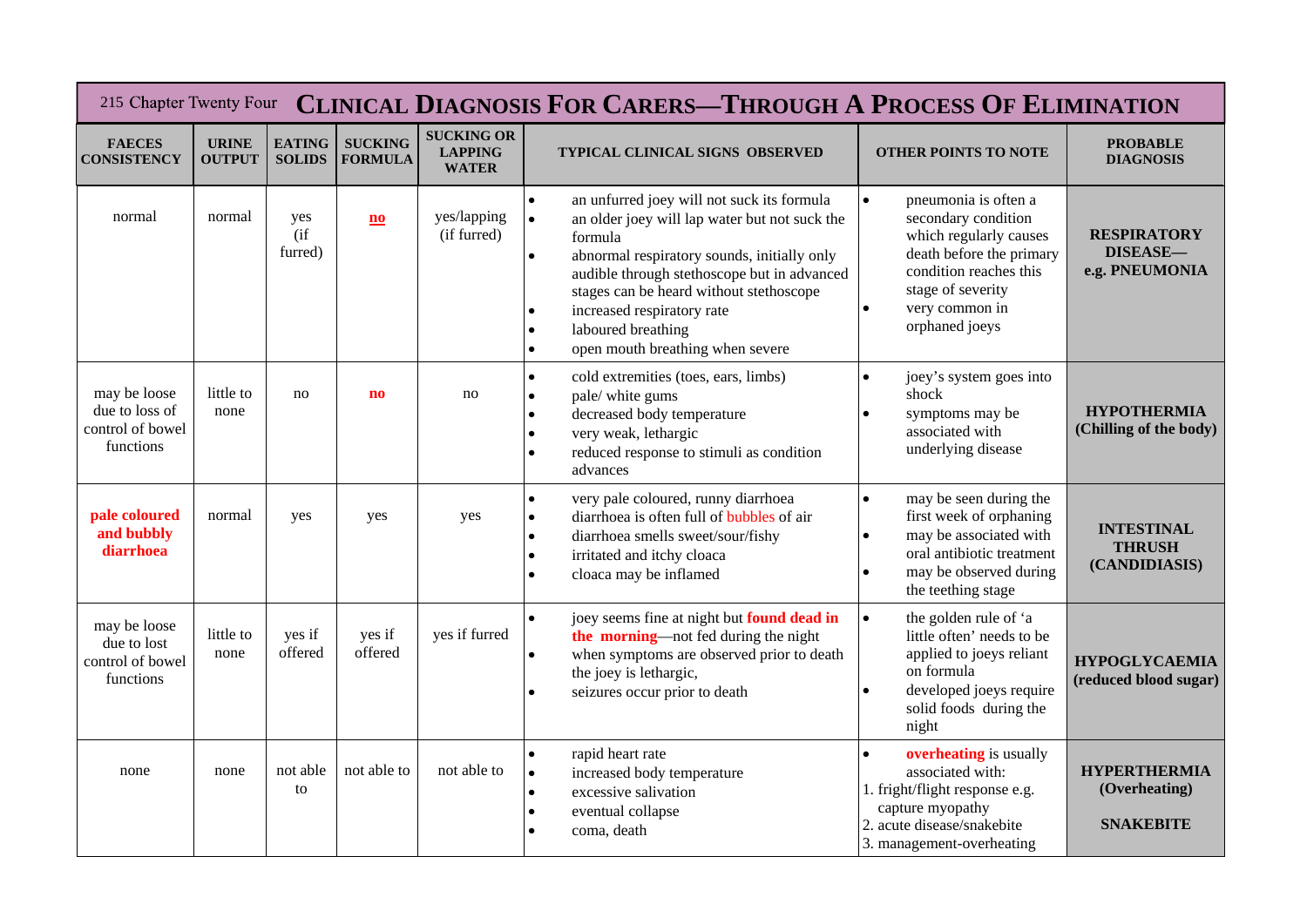| 216 Chapter Twenty Four                                                                                                           |                                                                      | <b>CLINICAL DIAGNOSIS FOR CARERS-THROUGH A PROCESS OF ELIMINATION</b> |                                                                                     |                                                   |                                                                                                                                                                                                                                                                                                                                                                     |                                                                                                                                                                                                                                                          |                                                             |  |  |
|-----------------------------------------------------------------------------------------------------------------------------------|----------------------------------------------------------------------|-----------------------------------------------------------------------|-------------------------------------------------------------------------------------|---------------------------------------------------|---------------------------------------------------------------------------------------------------------------------------------------------------------------------------------------------------------------------------------------------------------------------------------------------------------------------------------------------------------------------|----------------------------------------------------------------------------------------------------------------------------------------------------------------------------------------------------------------------------------------------------------|-------------------------------------------------------------|--|--|
| <b>FAECES</b><br><b>CONSISTENCY</b>                                                                                               | <b>URINE</b><br><b>OUTPUT</b>                                        | <b>EATING</b><br><b>SOLIDS</b>                                        | <b>SUCKING</b><br><b>FORMULA</b>                                                    | <b>SUCKING/</b><br><b>LAPPING</b><br><b>WATER</b> | TYPICAL CLINICAL SIGNS OBSERVED                                                                                                                                                                                                                                                                                                                                     | <b>OTHER POINTS TO NOTE</b>                                                                                                                                                                                                                              | <b>PROBABLE</b><br><b>DIAGNOSIS</b>                         |  |  |
| normal to none                                                                                                                    | normal                                                               | inter-<br>mittently,<br>between<br>bouts of<br>discomfort             | may be<br>reluctant<br>but will<br>still suck,<br>decreases if<br>left<br>untreated | yes                                               | abdominal distension<br>$\bullet$<br>pushing knees into gut and lifting<br>$\bullet$<br>torso up off lower abdomen area<br>grinding teeth<br>$\bullet$<br>biting, scratching in response to pain<br>$\bullet$                                                                                                                                                       | similar clinical signs may<br>$\bullet$<br>be seen with<br>1. abdominal pain associated<br>with obstructions<br>2. abdominal pain associated<br>with intussusception                                                                                     | <b>COLIC PAIN</b><br><b>ASSOCIATED WITH</b><br><b>BLOAT</b> |  |  |
| normal                                                                                                                            | none or<br>urine is<br>passed with<br>difficulty<br>and in<br>spurts | normal for<br>age                                                     | yes                                                                                 | yes                                               | pain on urinating-difficult to pass/<br>$\bullet$<br>gritty granules in urine<br>not a full flow of urine<br>$\bullet$<br>urine may cease to flow or pass in drops<br>$\bullet$<br>high pH<br>$\bullet$<br>extreme pain<br>$\bullet$<br>crystals may be evident<br>$\bullet$                                                                                        | granules of crystals are<br>$\bullet$<br>eventually evident<br>crystals may block the<br>$\bullet$<br>bladder and need to be<br>extracted by a<br>veterinarian<br>crystals normally need an<br>$\bullet$<br>alkaline (high pH)<br>environment to survive | <b>CRYSTALLURIA</b>                                         |  |  |
| normal                                                                                                                            | concentrated<br>colour or<br><b>blood</b><br>stained                 | yes                                                                   | yes                                                                                 | yes                                               | urine is concentrated and may have a<br>$\bullet$<br>strong odour<br>pain/discomfort on urinating<br>$\bullet$<br>small, frequent attempts to urinate<br>$\bullet$<br>small amounts of urine are passed<br>$\bullet$<br>instead of full flow<br>blood may be passed in advanced stage<br>$\bullet$<br>may have a high urinary pH<br>$\bullet$                       |                                                                                                                                                                                                                                                          | <b>CYSTITIS</b>                                             |  |  |
| may be<br>associated with<br>normal stools,<br>constipation<br>or diarrhoea,<br>depending upon<br>the<br>cause of the<br>prolapse | normal                                                               | yes                                                                   | yes                                                                                 | yes                                               | inflamed, swollen, protruding cloaca<br>$\bullet$<br>signs of blood staining on passing faeces<br>$\bullet$<br>associated with one of these occurrences<br>$\bullet$<br>ongoing diarrhoea<br>1.<br>2.<br>over stimulation of cloaca during<br>toileting<br>abrasive medium used at toileting e.g.<br>3.<br>tissues, toilet paper, dry clothes<br>4.<br>constipation | the cause of the prolapse<br>$\bullet$<br>will be in dependant upon<br>the animal's management<br>treatment of primary<br>$\bullet$<br>problem advised, to<br>prevent recurring<br>prolapse                                                              | <b>CLOACAL</b><br><b>PROLAPSE</b>                           |  |  |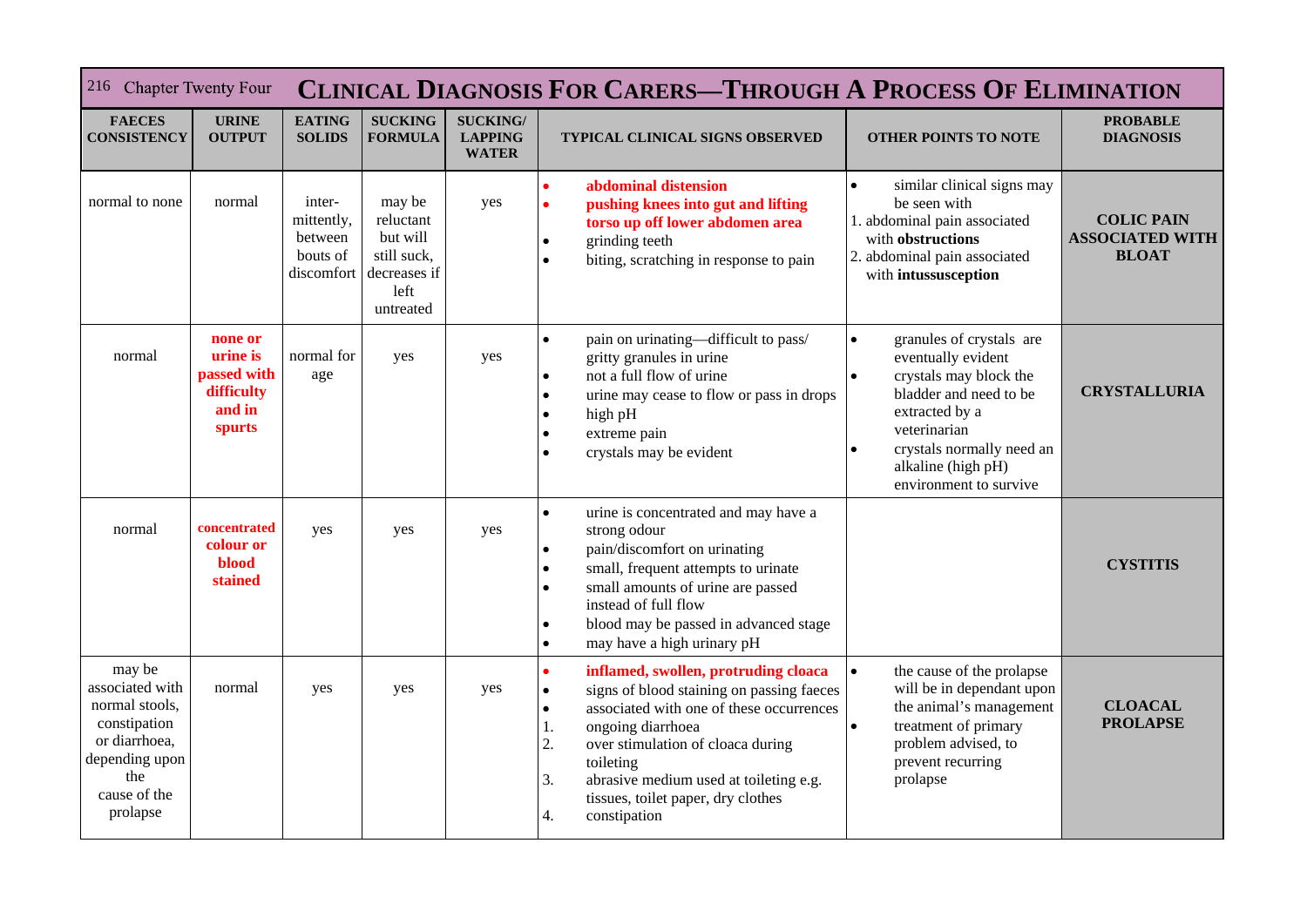| 217<br><b>Chapter Twenty Four</b>                            |                                                                                  | <b>CLINICAL DIAGNOSIS FOR CARERS-THROUGH A PROCESS OF ELIMINATION</b> |                                         |                                                   |                                                                                                                                                                                                                                                                                     |                                                                                                                                                                                                                                                                        |                                                                           |  |  |
|--------------------------------------------------------------|----------------------------------------------------------------------------------|-----------------------------------------------------------------------|-----------------------------------------|---------------------------------------------------|-------------------------------------------------------------------------------------------------------------------------------------------------------------------------------------------------------------------------------------------------------------------------------------|------------------------------------------------------------------------------------------------------------------------------------------------------------------------------------------------------------------------------------------------------------------------|---------------------------------------------------------------------------|--|--|
| <b>FAECES</b><br><b>CONSISTENCY</b>                          | <b>URINE</b><br><b>OUTPUT</b>                                                    | <b>EATING</b><br><b>SOLIDS</b>                                        | <b>SUCKING</b><br><b>FORMULA</b>        | <b>SUCKING/</b><br><b>LAPPING</b><br><b>WATER</b> | TYPICAL CLINICAL SIGNS OBSERVED                                                                                                                                                                                                                                                     | <b>OTHER POINTS TO NOTE</b>                                                                                                                                                                                                                                            | <b>PROBABLE</b><br><b>DIAGNOSIS</b>                                       |  |  |
| normal                                                       | normal                                                                           | yes                                                                   | yes                                     | yes                                               | joey's head off centre<br>$\bullet$<br>equilibrium impairment causing<br>$\bullet$<br>unsteadiness<br>joey may move in circles                                                                                                                                                      | can be misconstrued as<br>$\bullet$<br>brain damage<br>frequently seen after head<br>$\bullet$<br>trauma                                                                                                                                                               | <b>OTITIS INTERNA</b>                                                     |  |  |
| normal                                                       | normal                                                                           | decreases<br>as<br>condition<br>worsens                               | decreases<br>as<br>condition<br>worsens | depends on<br>severity of<br>reaction-            | unsteady on legs, and/or eventually<br>$\bullet$<br>cannot stand<br>$\bullet$<br>condition may progress to seizures<br>depending upon cause                                                                                                                                         | seen in developed,<br>$\bullet$<br>grazing animals<br>sedation is often all that is<br>$\bullet$<br>required in mild insect<br>bite cases                                                                                                                              | * ALLERGIC<br><b>REACTION,</b><br>* BITES,                                |  |  |
| if not treated<br>may eventually<br>pass bloody<br>diarrhoea | brown if not<br>treated early<br>decreased<br>flow as<br>condition<br>progresses | not able to                                                           | not able to                             | not able to                                       | unsteady on legs, and/or eventually<br>cannot stand<br>hot ears that are drooped<br>$\bullet$<br>eyes stare blankly<br>$\bullet$<br>high body temperature<br>$\bullet$<br>dry mouth<br>pale mucous membranes<br>rapid heartbeat<br>convulsions<br>respiratory distress<br>$\bullet$ | seen in developed,<br>$\bullet$<br>grazing animals<br>depending upon severity<br>$\bullet$<br>of toxin, the animal may<br>suffer muscle wastage<br>and eventual massive<br>muscle tissue break<br>down. This will be<br>evident by the high<br>myoglobin in urine      | <b>SNAKE BITE</b>                                                         |  |  |
| normal                                                       | normal                                                                           | not<br>capable                                                        | not capable                             | yes                                               | animal may claw at the mouth<br>$\bullet$<br>inside mouth and lips may appear<br>$\bullet$<br>inflamed<br>onset appears after animal has had<br>$\bullet$<br>access to known toxic plant or substance                                                                               | seen in developed<br>$\bullet$<br>animals<br>macropods seem drawn to<br>$\bullet$<br>toxic Azaleas                                                                                                                                                                     | <b>INGESTED</b><br><b>TOXIC PLANT/</b><br><b>SUBSTANCE</b><br>e.g. Azalea |  |  |
| normal                                                       | normal                                                                           | in between<br>bouts                                                   | in between<br>bouts                     | in between<br>bouts                               | flicking of ears<br>panting and jerking the body similar<br>$\bullet$<br>to epileptic seizures<br>glazed eyes<br>salivating<br>clinical signs may last for 6-7 hours<br>then disappear after sedating<br>these signs may continue sporadically<br>over a period of weeks            | all animals are drawn to<br>$\bullet$<br>lead as it is sweet to taste<br>once treated with Valium,<br>$\bullet$<br>this condition may return<br>sporadically<br>seen in developed<br>$\bullet$<br>animals<br>blood tests will determine<br>$\bullet$<br>lead poisoning | <b>LEAD POISONING</b>                                                     |  |  |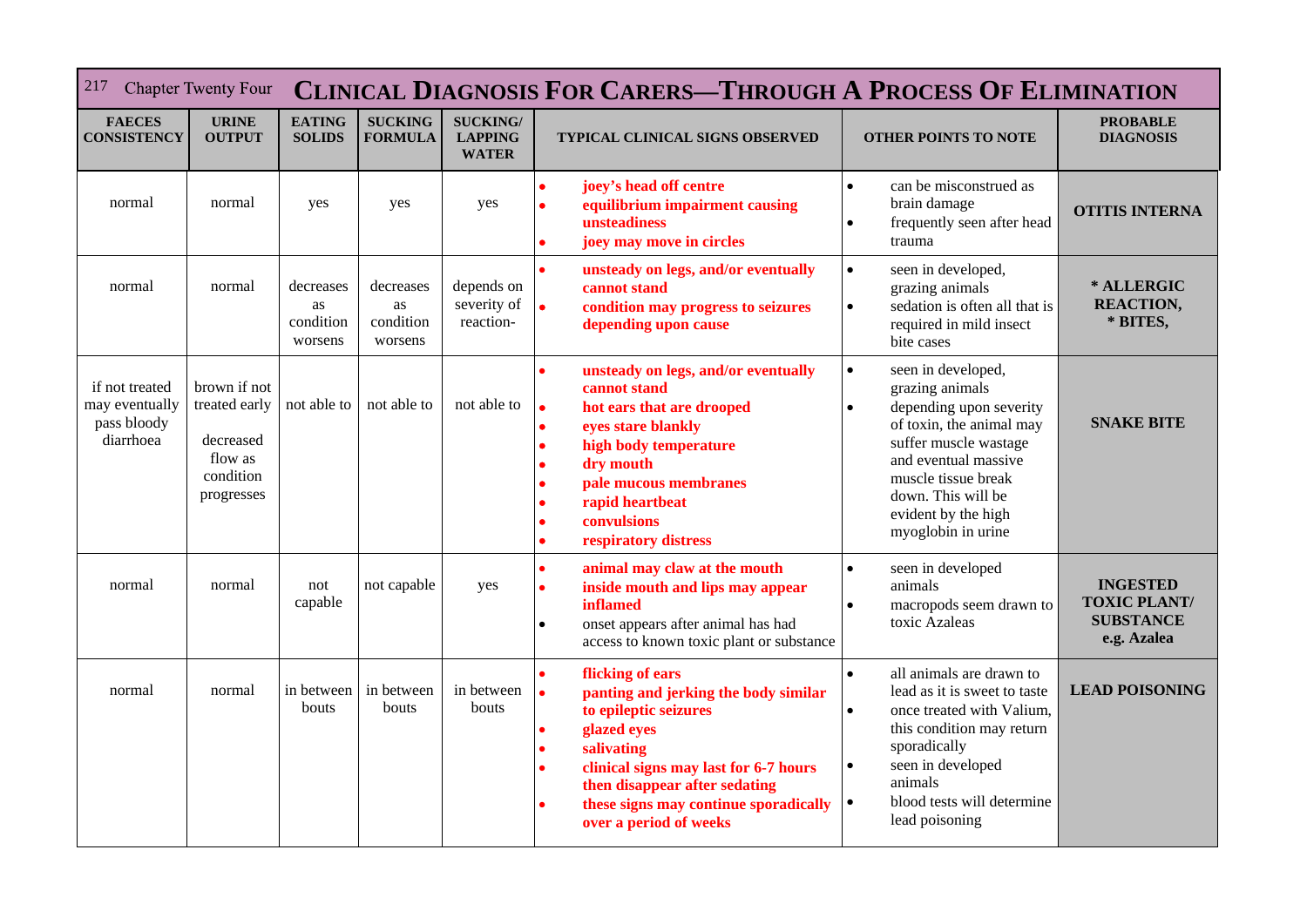| 218 Chapter Twenty Four                    |                                       |                                                                       | <b>CLINICAL DIAGNOSIS FOR CARERS-THROUGH A PROCESS OF ELIMINATION</b> |                                                   |                                                                                                                                                                                                                                                                        |                                                                                                                                                                                                                                                                                            |                                                              |  |  |  |
|--------------------------------------------|---------------------------------------|-----------------------------------------------------------------------|-----------------------------------------------------------------------|---------------------------------------------------|------------------------------------------------------------------------------------------------------------------------------------------------------------------------------------------------------------------------------------------------------------------------|--------------------------------------------------------------------------------------------------------------------------------------------------------------------------------------------------------------------------------------------------------------------------------------------|--------------------------------------------------------------|--|--|--|
| <b>FAECES</b><br><b>CONSISTENCY</b>        | <b>URINE</b><br><b>OUTPUT</b>         | <b>EATING</b><br><b>SOLIDS</b>                                        | <b>SUCKING</b><br><b>FORMULA</b>                                      | <b>SUCKING/</b><br><b>LAPPING</b><br><b>WATER</b> | <b>TYPICAL CLINICAL SIGNS OBSERVED</b>                                                                                                                                                                                                                                 | <b>OTHER POINTS TO NOTE</b>                                                                                                                                                                                                                                                                | <b>PROBABLE</b><br><b>DIAGNOSIS</b>                          |  |  |  |
| normal                                     | eventually<br><b>blood</b><br>stained | yes                                                                   | yes                                                                   | yes                                               | may grind teeth indicating pain<br>$\bullet$<br>ankles may swell up<br>$\bullet$                                                                                                                                                                                       | diagnostic tests will<br>$\bullet$<br>determine this<br>condition e.g.<br>urinalysis                                                                                                                                                                                                       | <b>KIDNEY INFECTION</b>                                      |  |  |  |
| normal                                     | normal                                | until<br>unable to<br>do, so<br>once<br>condition<br>is severe        | yes if not<br>weaned                                                  | yes                                               | swelling of a part of the face<br>$\bullet$<br>has swelling on upper mandible or<br>$\bullet$<br>lower mandible (jaw)<br>obvious discomfort/pain of the face<br>$\bullet$<br>may stop eating if severe/salivation<br>$\bullet$                                         | seen in developed<br>$\bullet$<br>grazing, animals<br>excessive salivation<br>$\bullet$<br>may be evident<br>food may fall from<br>$\bullet$<br>mouth                                                                                                                                      | <b>LUMPY JAW OR</b><br><b>TOOTH/FACIAL</b><br><b>ABSCESS</b> |  |  |  |
| normal                                     | normal                                | yes                                                                   | yes                                                                   | yes                                               | has wart like nodules on extremities,<br>$\bullet$<br>sometimes seen on other parts of the<br><b>body</b><br>clinically well unless the pox virus<br>$\bullet$<br>affects the mouth/eating                                                                             | wart-like nodules are<br>$\bullet$<br>dark and raised above<br>the skin<br>seen in developed<br>$\bullet$<br>grazing, animals                                                                                                                                                              | <b>POX VIRUS</b>                                             |  |  |  |
| odd shaped,<br>desiccated<br>(dry) pellets | more<br>frequent                      | yes but<br>decreased<br>appetite as<br>condition<br>progresses        | yes-<br>deceases as<br>condition<br>progresses                        | yes-<br>increased<br>consumption<br>of water      | anaemia-white or light pink gums and $\bullet$<br>$\bullet$<br>conjunctival membranes of the eyes.<br>$\bullet$<br>hot ears.<br>$\bullet$<br>fluid build up in lungs or thoracic and<br>abdominal cavities.<br>thirst<br>$\bullet$<br>lethargy, weakness.<br>$\bullet$ | joey may have not been<br>exposed to ticks<br>previous to this<br>condition<br>seen in developed<br>grazing, animals                                                                                                                                                                       | <b>BLOOD PARASITE</b><br><b>DISEASE</b><br>*BABESIA?         |  |  |  |
| normal                                     | normal to<br>concentrated             | yes<br>initially<br>but<br>decreases<br>as<br>condition<br>progresses | yes (if not<br>weaned)<br>until<br>condition is<br>severe             | yes                                               | ears seep serum and droop<br>$\bullet$<br>crusting of lesions on ears<br>$\bullet$<br>eyes turn blue<br>$\bullet$<br>unwilling to stay in sunlight<br>$\bullet$<br>eventual lethargy and weight loss<br>$\bullet$                                                      | eventually die due to<br>$\bullet$<br>liver damage<br>seen in developed<br>$\bullet$<br>grazing, animals<br>can be due to<br>$\bullet$<br>hypersensitivity to light<br>after ingesting a certain<br>plant or<br>hypersensitivity to light<br>$\bullet$<br>caused by a congenital<br>factor | <b>PHOTOSENSITIVITY</b>                                      |  |  |  |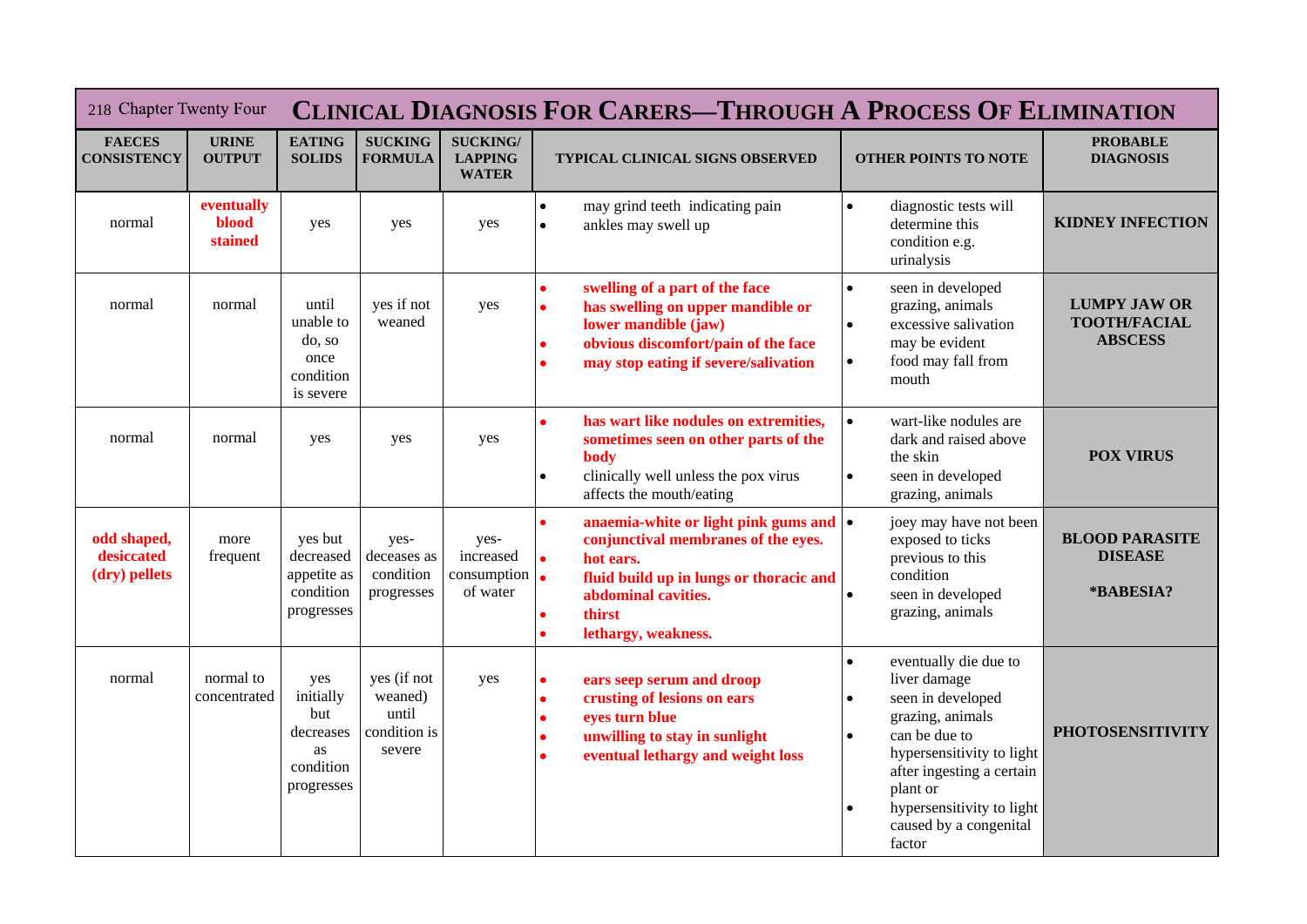| 219 Chapter Twenty Four                              |                                                                                      |                                                | <b>CLINICAL DIAGNOSIS FOR CARERS-THROUGH A PROCESS OF ELIMINATION</b> |                                                   |                                                                                                                                                                                                                                                                                                                                                                                                                                                                  |                                                                                                                                                                                                                                                                                                                                                                          |                                                                                            |  |  |
|------------------------------------------------------|--------------------------------------------------------------------------------------|------------------------------------------------|-----------------------------------------------------------------------|---------------------------------------------------|------------------------------------------------------------------------------------------------------------------------------------------------------------------------------------------------------------------------------------------------------------------------------------------------------------------------------------------------------------------------------------------------------------------------------------------------------------------|--------------------------------------------------------------------------------------------------------------------------------------------------------------------------------------------------------------------------------------------------------------------------------------------------------------------------------------------------------------------------|--------------------------------------------------------------------------------------------|--|--|
| <b>FAECES</b><br><b>CONSISTENCY</b>                  | <b>URINE</b><br><b>OUTPUT</b>                                                        | <b>EATING</b><br><b>SOLIDS</b>                 | <b>SUCKING</b><br><b>FORMULA</b>                                      | <b>SUCKING/</b><br><b>LAPPING</b><br><b>WATER</b> | TYPICAL CLINICAL SIGNS OBSERVED                                                                                                                                                                                                                                                                                                                                                                                                                                  | <b>OTHER POINTS TO NOTE</b>                                                                                                                                                                                                                                                                                                                                              | <b>PROBABLE</b><br><b>DIAGNOSIS</b>                                                        |  |  |
| eventual<br>diarrhoea                                | normal                                                                               | yes                                            | yes                                                                   | yes                                               | stiff gait, lameness<br>$\bullet$<br>abdominal pain-colic<br>$\bullet$<br>roughness of coat<br>loss of fur<br>ó                                                                                                                                                                                                                                                                                                                                                  | seen in developed<br>$\bullet$<br>grazing, animals<br>ringbarking trees<br>chewing lots of bark<br>$\bullet$                                                                                                                                                                                                                                                             | <b>SELENIUM</b><br><b>DEFICIENY</b><br>(rare in macropods but<br>could occur in captivity) |  |  |
| faeces may be<br>normal or<br>abnormal-<br>diarrhoea | normal                                                                               | good to<br>very good<br>appetite               | yes if not<br>weaned                                                  | yes                                               | gradual loss of weight<br>$\bullet$<br>weakness<br>worms may be detectable to the naked<br>eye in faeces                                                                                                                                                                                                                                                                                                                                                         | seen in developed<br>$\bullet$<br>grazing, animals<br>parasites are a normal<br>part of the intestine and<br>only cause disease<br>when an overburden<br>occurs<br>worms may only be<br>present under a<br>microscope                                                                                                                                                    | <b>INTESTINAL</b><br><b>PARASITE</b><br><b>OVERBURDEN</b>                                  |  |  |
| eventual very<br>runny, green<br>diarrhoea           |                                                                                      | yes                                            | yes                                                                   | yes                                               | loss of weight is extremely rapid<br>$\bullet$<br>dehydration<br>$\bullet$<br>eventually very ill and weak.<br>$\bullet$                                                                                                                                                                                                                                                                                                                                         | seen in developed<br>$\bullet$<br>grazing, animals<br>weight loss is so rapid<br>that an animal can<br>become anorexic over a<br>short period of time                                                                                                                                                                                                                    | <b>STRONGYLOIDES</b>                                                                       |  |  |
| normal                                               | urine<br><b>becomes</b><br>brown as<br>disease<br>progresses,<br>due to<br>myoglobin | appetite<br>decreases<br>as disease<br>worsens | appetite<br>decreases<br>as disease<br>progresses                     | yes                                               | animal will salivate and cool<br>$\bullet$<br>themselves immediately after incident<br>of fright or being chased<br>some animals go into shock, have<br>$\bullet$<br>glazed eyes and are unaware<br>stiffness in the hind legs within two<br>$\bullet$<br>weeks of restraint or fright<br>brown or concentrated urine will<br>$\bullet$<br>eventuate as disease progresses<br>progresses to inability to move<br>can be seen as post capture stress<br>$\bullet$ | quite often animal is<br>$\bullet$<br>found dead after a fright<br>if water is available,<br>$\bullet$<br>some animals will be<br>standing in it after a<br>fright to offset<br>overheating<br>seen in developed<br>$\bullet$<br>animals<br>restraining the legs of a<br>$\bullet$<br>macropod often causes<br>capture myopathy<br>forearms may swell up,<br>post stress | <b>CAPTURE</b><br><b>MYOPATHY</b>                                                          |  |  |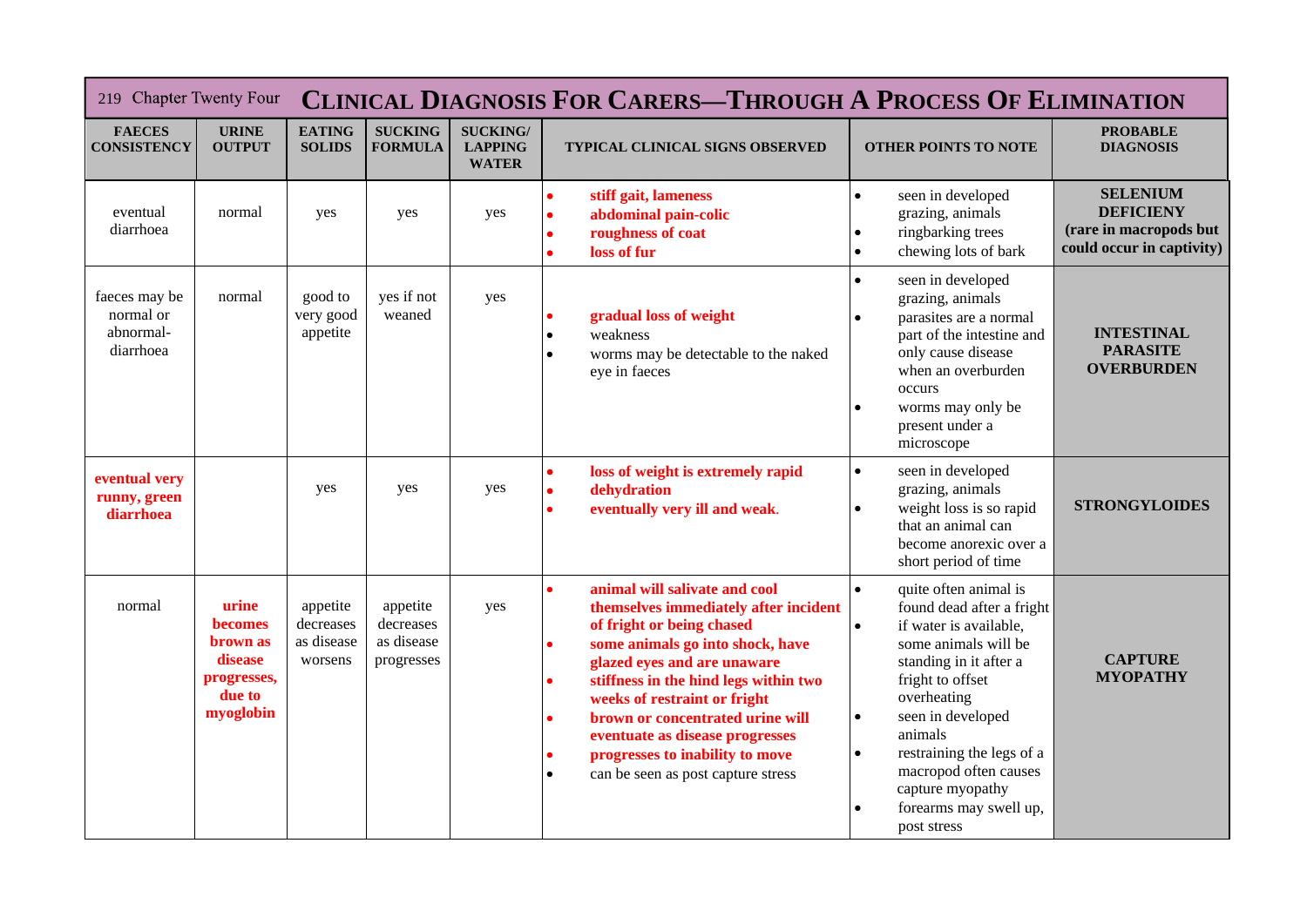| <b>Chapter Twenty Four</b><br>220                                                      |                               |                                                     |                                           |                                                   | <b>CLINICAL DIAGNOSIS FOR CARERS-THROUGH A PROCESS OF ELIMINATION</b>                                                                                                                                              |                                                                                                                                                                                                                                                                                                                             |                                                                  |
|----------------------------------------------------------------------------------------|-------------------------------|-----------------------------------------------------|-------------------------------------------|---------------------------------------------------|--------------------------------------------------------------------------------------------------------------------------------------------------------------------------------------------------------------------|-----------------------------------------------------------------------------------------------------------------------------------------------------------------------------------------------------------------------------------------------------------------------------------------------------------------------------|------------------------------------------------------------------|
| <b>FAECES</b><br><b>CONSISTENCY</b>                                                    | <b>URINE</b><br><b>OUTPUT</b> | <b>EATING</b><br><b>SOLIDS</b>                      | <b>SUCKING</b><br><b>FORMULA</b>          | <b>SUCKING/</b><br><b>LAPPING</b><br><b>WATER</b> | TYPICAL CLINICAL SIGNS OBSERVED                                                                                                                                                                                    | <b>OTHER POINTS TO NOTE</b>                                                                                                                                                                                                                                                                                                 | <b>PROBABLE</b><br><b>DIAGNOSIS</b>                              |
| profuse green<br>diarrhoea<br>progresses to<br>bloodied<br>diarrhoea if<br>not treated | normal                        | yes                                                 | yes                                       | yes                                               | excessive thirst<br>$\bullet$<br>green, watery, profuse diarrhoea that<br>$\bullet$<br>smells like a drain                                                                                                         | diarrhoea could be<br>$\bullet$<br>described as having a<br>drain odour                                                                                                                                                                                                                                                     | E. COLI BACTERIAL<br><b>INFECTION</b>                            |
| greyish<br>coloured,<br>sporadic<br>diarrhoea                                          | normal                        | decreased<br>appetite                               | yes                                       | yes                                               | weight loss<br>$\bullet$<br>abdominal discomfort<br>$\bullet$<br>diarrhoea may be grey in colour<br>$\bullet$                                                                                                      | diarrhoea may be<br>$\bullet$<br>initially green in colour<br>can be confused with<br>$\bullet$<br>e. coli                                                                                                                                                                                                                  | <b>GIARDIA</b>                                                   |
| <b>brown</b><br>diarrhoea<br>progressing to<br>bloodied<br>diarrhoea                   | normal                        | yes until<br>too sick to,<br>if not<br>treated      | yes-<br>eventual<br>decreased<br>appetite | yes                                               | lethargy<br>$\bullet$<br>bloodied diarrhoea-foul smelling<br>$\bullet$<br>uncontrollable scouring<br>$\bullet$                                                                                                     | dehydration due to<br>$\bullet$<br>scouring<br>this condition may be<br>$\bullet$<br>an outcome of an<br>underlying condition<br>involving continuous<br>diarrhoea                                                                                                                                                          | <b>SALMONELLA &amp;</b><br><b>SEPTICAEMIA</b>                    |
| normal                                                                                 | normal                        | decreased<br>appetite as<br>condition<br>progresses | yes                                       | yes                                               | obvious gut pain, standing on all fours •<br>$\bullet$<br>lethargy and eventual death<br>$\bullet$                                                                                                                 | seen in developed<br>grazing, animals                                                                                                                                                                                                                                                                                       | <b>PERITONITIS</b>                                               |
| pale coloured<br>to green<br>diarrhoea                                                 | normal                        | yes                                                 | yes                                       | yes                                               | profuse diarrhoea<br>$\bullet$<br>very pale diarrhoea<br>$\bullet$<br>excessive thirst<br>$\bullet$<br>diarrhoea may be intermittent as the<br>$\bullet$<br>e coli is treated the thrush may<br>become more severe | when this combination<br>$\bullet$<br>occurs, the antibiotic<br>treatment for the e coli<br>will exacerbate the<br>candidiasis. If this<br>combination is<br>suspected it may be<br>wise to use the two<br>herbal remedies for<br>both e coli and thrush<br>so that antibiotics do<br>not worsen the<br>combined condition. | <b>COMBINED</b><br><b>INTESTINAL THRUSH</b><br><b>AND E COLI</b> |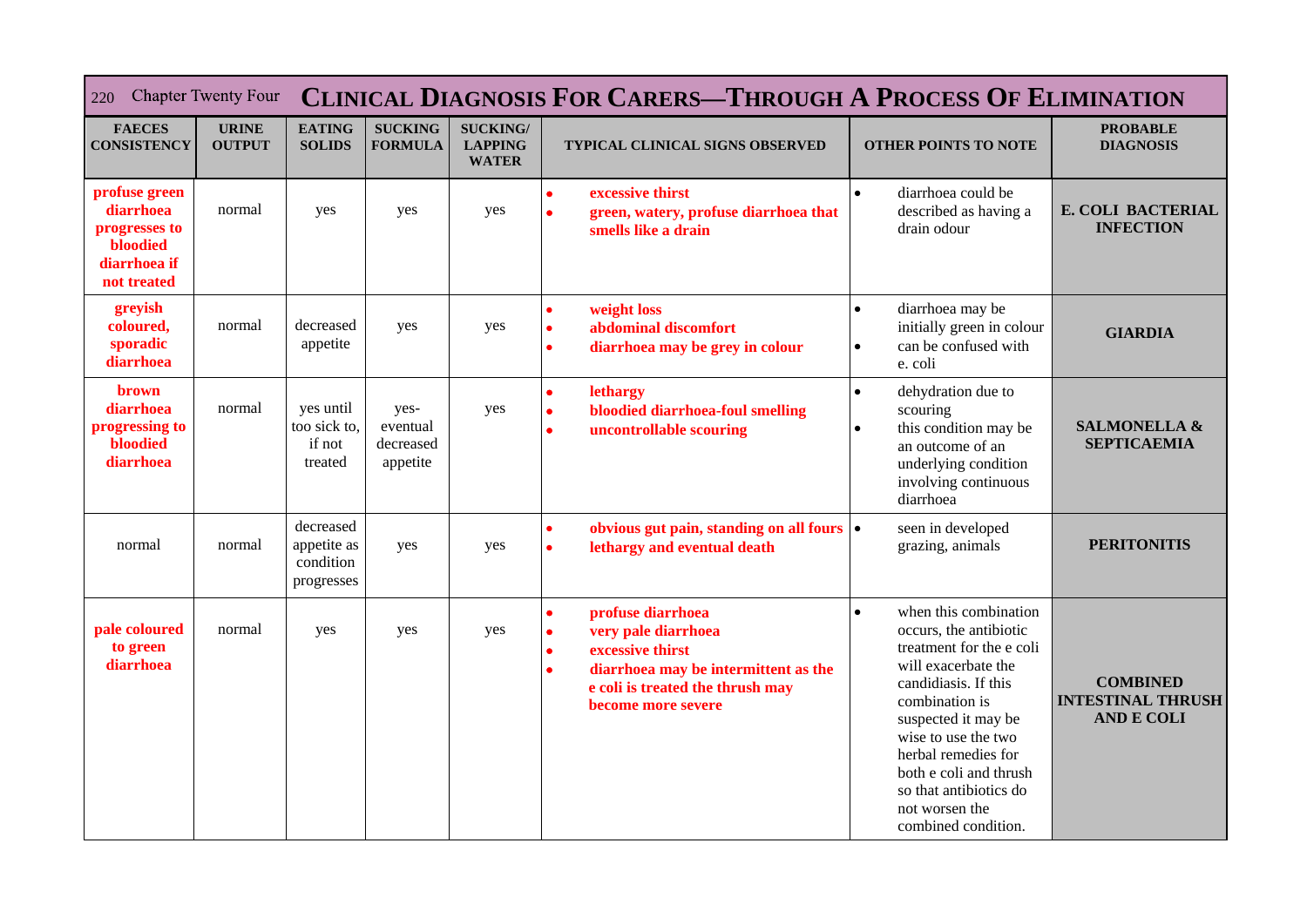| 221 Chapter Twenty Four             |                               | <b>CLINICAL DIAGNOSIS FOR CARERS-THROUGH A PROCESS OF ELIMINATION</b> |                                       |                                                   |                                                                                                                                                                                                                              |                                                                                                               |                                                                                                                                               |  |  |
|-------------------------------------|-------------------------------|-----------------------------------------------------------------------|---------------------------------------|---------------------------------------------------|------------------------------------------------------------------------------------------------------------------------------------------------------------------------------------------------------------------------------|---------------------------------------------------------------------------------------------------------------|-----------------------------------------------------------------------------------------------------------------------------------------------|--|--|
| <b>FAECES</b><br><b>CONSISTENCY</b> | <b>URINE</b><br><b>OUTPUT</b> | <b>EATING</b><br><b>SOLIDS</b>                                        | <b>SUCKING</b><br><b>FORMULA</b>      | <b>SUCKING/</b><br><b>LAPPING</b><br><b>WATER</b> | TYPICAL CLINICAL SIGNS OBSERVED                                                                                                                                                                                              | <b>OTHER POINTS TO NOTE</b>                                                                                   | <b>PROBABLE</b><br><b>DIAGNOSIS</b>                                                                                                           |  |  |
| normal                              | normal                        | normal                                                                | yes                                   | normal                                            | ocular discharge<br>$\bullet$                                                                                                                                                                                                | unilateral/bilateral<br>$\bullet$<br>purulent (green/yellow<br>discharge<br>mucoid (white/cream<br>discharge) | * CORNEAL ULCERS<br>* EYE INFECTION<br>* FOREIGN BODY<br>* ALLERGY<br>* ENVIRONMENTAL<br><b>IRRITANT</b> e.g. dust<br>* UVEITIS<br>* GLAUCOMA |  |  |
| little to none                      | normal                        | decreased<br>appetite as<br>disease<br>progresses                     | yes                                   | yes                                               | may pull knees into stomach<br>$\bullet$<br>difficulty in passing faeces<br>$\bullet$<br>less quantity of pellets passed<br>$\bullet$<br>obvious pain-biting, kicking,<br>٠<br>vocalising                                    | if passing faeces, it is<br>$\bullet$<br>usually dry                                                          | <b>OBSTRUCTION</b><br><b>OR</b><br><b>INTUSSUSCEPTION</b>                                                                                     |  |  |
| normal                              | normal                        | yes                                                                   | seen in<br>fully<br>weaned<br>animals | yes                                               | muscle wastage in hind legs<br>$\bullet$<br>loss of condition, weight loss<br>$\bullet$<br>eventual weakness and lethargy<br>$\bullet$                                                                                       | may also be associated<br>with parasite<br>overburden<br>seen in developed<br>grazing, animals                | <b>NUTRITIONAL</b><br><b>MYOPATHY/</b><br><b>VIT E DEFICIENY</b>                                                                              |  |  |
| normal                              | normal                        | normal                                                                | yes                                   | yes                                               | head shaking<br>$\bullet$<br>irritated ear<br>$\bullet$<br>head tilt<br>$\bullet$<br>scratching excessively at the ear<br>$\bullet$                                                                                          | equilibrium may be<br>$\bullet$<br>affected                                                                   | * FOREIGN BODY IN<br><b>EAR</b><br>* OTITIS MEDIA<br>(middle ear)                                                                             |  |  |
| normal                              | normal                        | yes                                                                   | yes                                   | yes                                               | accumulation of sub cutaneous fluid<br>$\bullet$<br>especially of extremities-legs,<br>abdomen or neck                                                                                                                       | normally due to protein<br>$\bullet$<br>loss                                                                  | <b>OEDEMA</b>                                                                                                                                 |  |  |
| normal                              | normal                        | yes                                                                   | yes                                   | yes                                               | $\bullet$<br>weakness in hind legs progressing to<br>flaccid paralysis                                                                                                                                                       | $\bullet$<br>seen in developed<br>grazing, animals                                                            | <b>BOTULISM</b>                                                                                                                               |  |  |
| normal pellets<br>in macropods      | normal                        | between<br>seizures                                                   | between<br>seizures                   | between<br>seizures                               | unsteady on legs, eventually cannot<br>$\bullet$<br>stand<br>progresses to severe convulsions every<br>$\bullet$<br>few minutes<br>head right back, eyes bulge, tail over<br>$\bullet$<br>spine, legs forward, hands arched. | seen in developed,<br>grazing animals                                                                         | <b>ENTEROTOXAEMIA</b>                                                                                                                         |  |  |